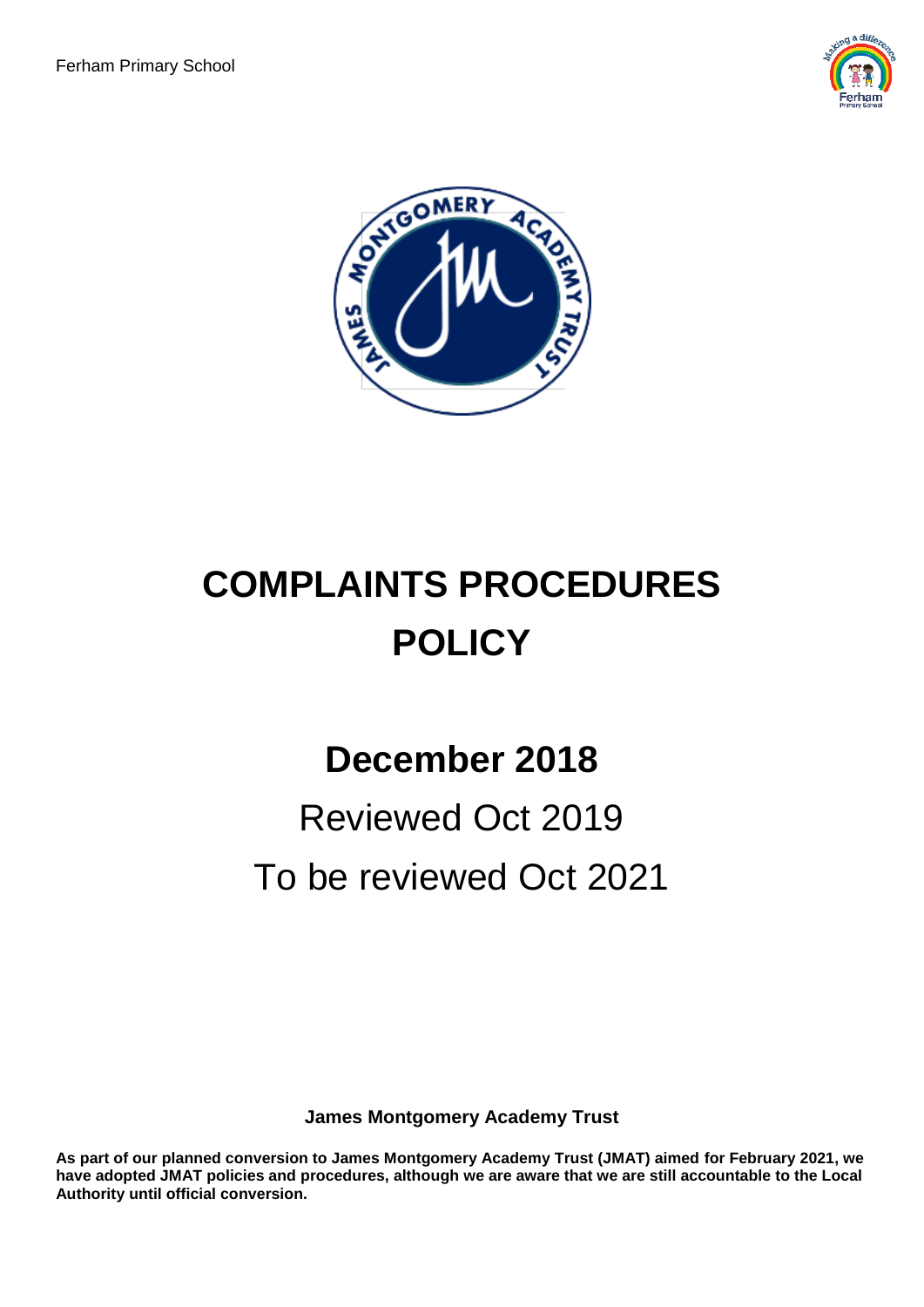

#### **Statement of intent**

The **James Montgomery Academy Trust (JMAT)** aims to resolve all complaints at the earliest possible stage and is dedicated to continuing to provide the highest quality of education possible throughout the procedure.

The Complaints Procedures Policy has been created to deal with any complaint against a member of staff or the school as a whole, relating to any aspects of the school or the provision of facilities or services.

Any person, including a member of the public, is able to make a complaint about the provision of facilities or services that JMAT provides. This policy outlines the procedure that the complainant and school must follow.

Once a complaint has been made, it can be resolved or withdrawn at any stage.

At schools within the JMAT, the Headteacher will be the main point of contact when following the complaints procedure, however we encourage all parents and pupils to approach any member of staff in the first instance if they have a concern or complaint.

In the event that these initial approaches fail to resolve a complaint this policy lays out the procedures that should be followed to allay any concerns about a particular issue.

If you do not understand any part of this policy please do not hesitate to contact the Headteacher or the Chair of the Local Governing Body.

#### **Legal framework**

This policy has due regard to statutory legislation, including, but not limited to, the following:

- The Education Act 2002, Education (Independent School Standards) Regulations 2014
- GDPR 2018
- The Freedom of Information regulation 2010
- The Immigration Act 2016
- The Equality Act 2010

This policy also has due regard to guidance including, but not limited to, the following:

- [DfE 'Best Practice Advice for School Complaints Procedures'](https://www.gov.uk/government/publications/school-complaints-procedures/best-practice-advice-for-school-complaints-procedures-2019#contents) 2019
- Governors Handbook 2019
- Ofsted guidance to parents
- JMAT Whistleblowing Policy
- JMAT Vexatious Complaints Policy

#### **Definition**

For the purpose of this policy, a "complaint" can be defined as 'an expression of dissatisfaction' which can be regarding actions taken or a perceived lack of action.

Complaints can be resolved formally or informally dependent on the complainant's choice. A concern can be defined as 'an expression of worry or doubt' for which reassurance is sought.

Any complaint or concern will be taken seriously, whether formally or informally, and the appropriate procedures shall be taken.

NB. For the purpose of this policy, "concerns" will be classed and addressed as complaints. Any further references to "complaints" will include "concerns".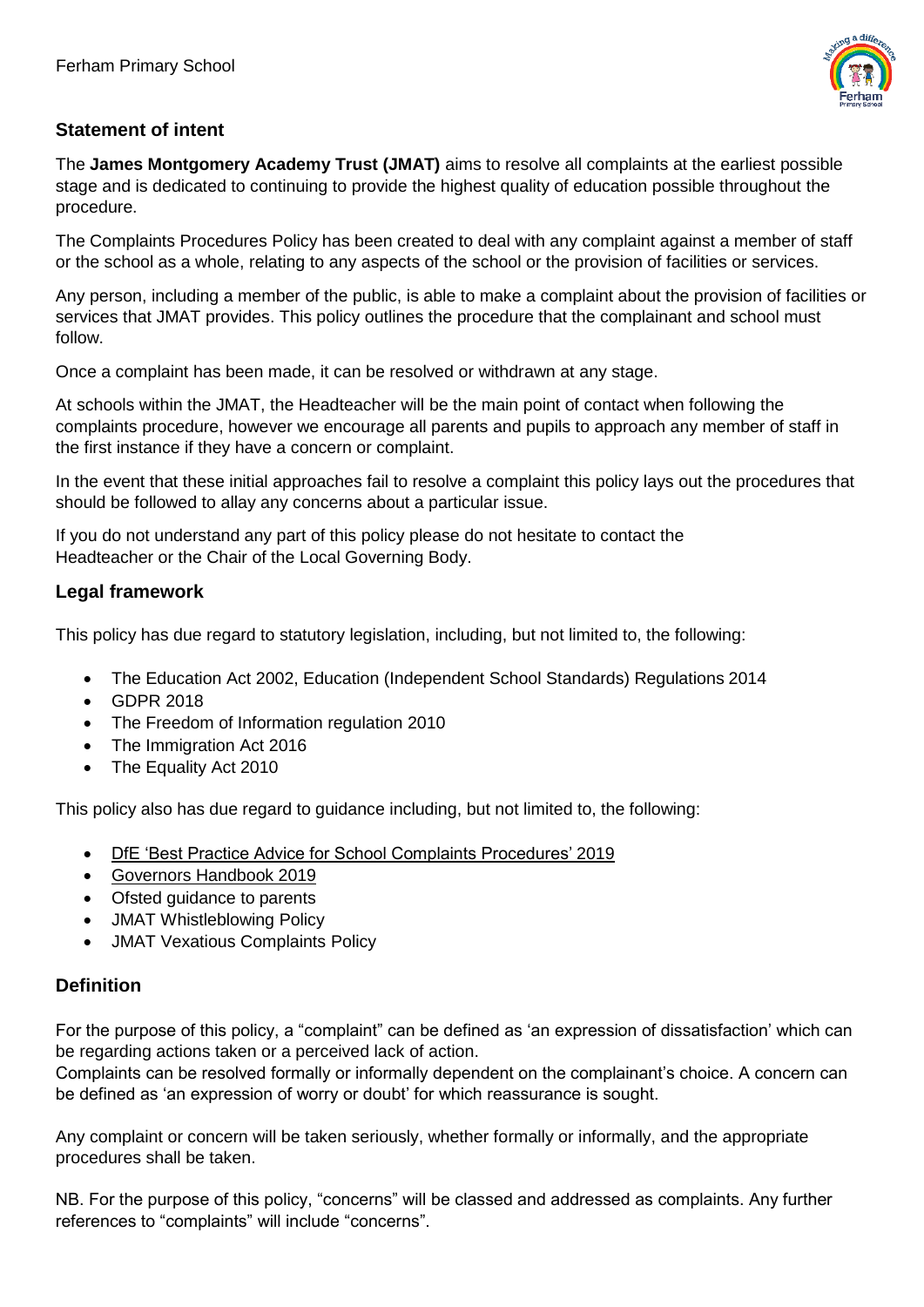

### **Making a complaint**

The JMAT will ensure that all aspects of the complaints procedure are:

- Easily accessible and publicised.
- Simple to understand and put into practice.
- Impartial and fair to all parties involved.
- Respectful of confidentiality duties.
- Continuously under improvement, using information gathered during the procedure to inform the school's senior leadership team.
- Fairly investigated, by an independent person when necessary.
- Used to address all issues in order to provide appropriate and effective responses where necessary.

Complaints are expected to be made as soon as possible after an incident arises in order to address the issue in an appropriate timescale.

Formal complaints should be made using the appropriate channels of communication, including the use of the [Complaints Procedure Form \(](#page-5-0)see Appendix 1).

All complaints shall be considered whether made in person, by telephone, in writing or received electronically via email.

A complaint can progress to the next stage of the procedure even if it is not viewed as "justified". All complainants are given the opportunity to fully complete the complaints procedure.

Any complaint made against the Headteacher shall be initially dealt with by the Chair of Governors who will inform, where appropriate, the JMAT's head office.

Any complaint made against the Chair of Governors or any other member of the governing body should be made in writing to the Clerk to the governing body.

## **Stage 1 - Registering a Complaint**

Initially we would ask that a parent or pupil discusses the complaint with the relevant member of staff. However, if they have difficulty with discussing this issue with that member of staff the complaint can be referred to a senior member of school staff. Similarly, if the member of staff directly involved felt unable to deal with the complaint then another member of school staff can be allocated to deal with the complaint in the first instance.

If governors are involved in a complaint at an early stage they must be made aware of the procedure to be followed for complaints and not act unilaterally outside the formal procedure.

## **Stage 2 - Formal Complaint**

If a parent or pupil felt that their initial contact with a member of school staff did not deal with the concern to their satisfaction they should complete a Complaints Form **(Appendix 1)** and return it to the Headteacher or Chair of the Local Governing Board (if the complaint refers to the Headteacher)

If the complaint concerns the governing body then the form should be returned to the JMAT's head office (contact details can be obtained in confidence from the JMAT head office and Clerk to the Directors).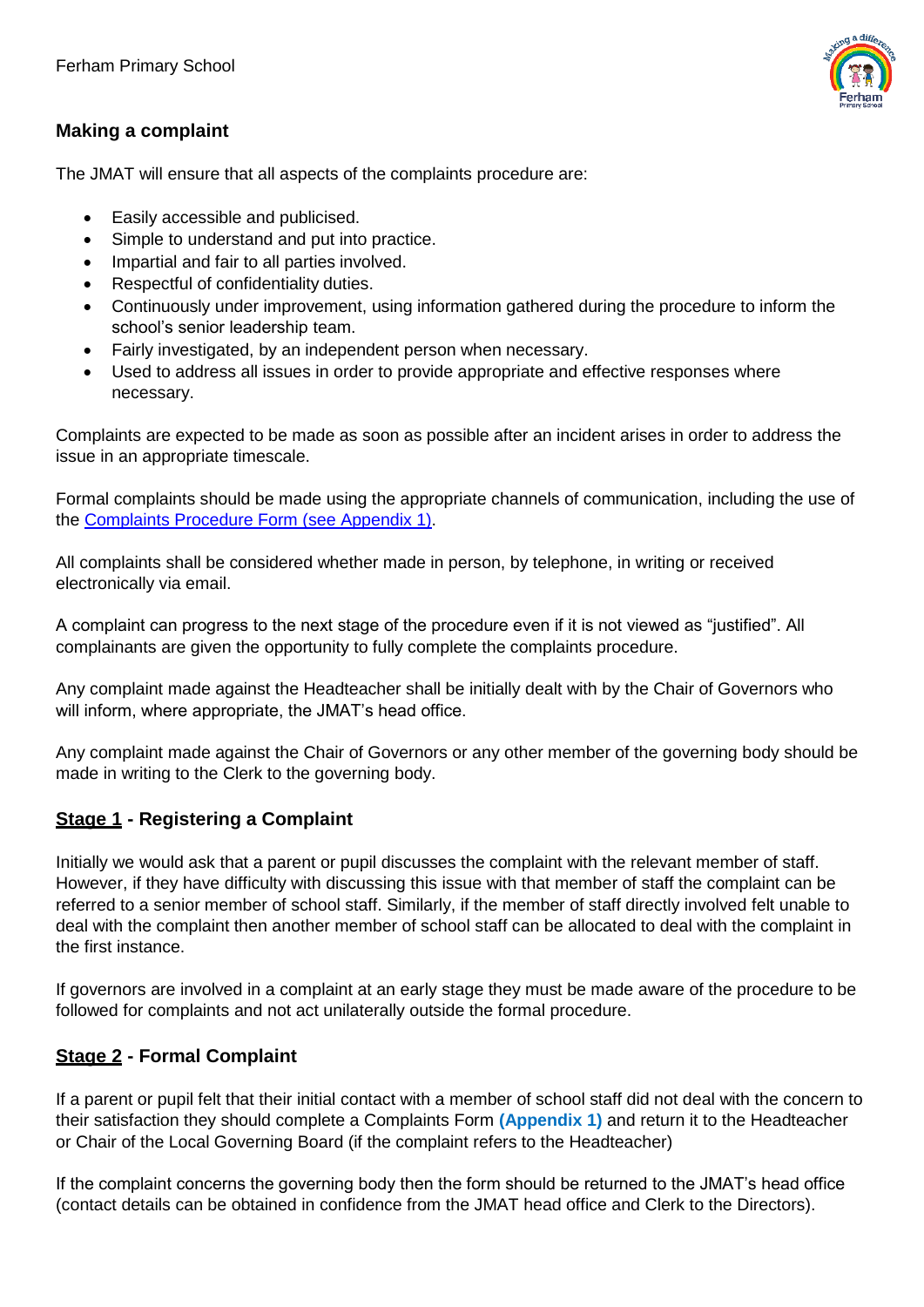

#### **Investigating the Complaint**

The nature of the complaint will be clarified and unresolved issues outlined. It will be established what has happened so far and who has been involved. A meeting will be arranged to ensure all the information relating to the complaint has been documented and to find out what action the complainant feels would put things right.

A reasonable time frame for investigation and potential resolution will be established after initial review of the complaint and shared with all parties. This will be determined by the details and circumstances of the complaint.

Everyone involved in the complaint will be interviewed, accompanied by a friend or companion, if they wish, to ensure that all the facts of the complaint are understood. Notes will be kept of the discussions and **all parties asked to sign the notes to show that they feel they were an accurate record of the meeting**.

The time frame will be documented within the initial interview process and adhered to.

Those involved in the complaint will be encouraged to say what actions they feel would remedy the situation at any time. The Headteacher or Chair of Governors will remain impartial during the interviews. The Headteacher will maintain a record of any formal complaints.

#### **Resolving Complaints**

Once the complaint has been fully investigated those persons involved will be informed of the findings and suggested actions to remedy the situation. Areas of agreement between the parties will be highlighted and any misunderstandings clarified to create a positive atmosphere in which to discuss outstanding issues. If, for any reason, any party involved in the complaint remains dissatisfied following any investigations, the Chair of the Governing Body will be informed, who may then seek further advice on dealing with the matter. The Chair of the Governing Body does have the right to inform the complainant that the complaints procedure has been exhausted and that the matter is now closed.

#### **Stage 3 - The Complaints Appeal Panel**

If necessary, the Chair of the Governing Body will convene a Complaints Appeal Panel consisting of three governors who should not have been involved in the earlier stages of the complaint (they will elect their own Chair). A Clerk will be appointed to the panel, who will set the date, time and venue of the hearing, ensuring that the dates are convenient to all parties and that the venue and proceedings are accessible. They will collate any written material and send it to the parties in advance of the hearing, meet and welcome the parties as they arrive at the hearing, record the proceedings and notify all parties of the panel's decision.

#### Decision makers should be mindful of **['The 7 Principles of Public Life'](https://www.gov.uk/government/publications/the-7-principles-of-public-life/the-7-principles-of-public-life--2)**

**This Complaints Appeal Panel is the last school based stage of the complaints process.** Full details of individual complaints would not be heard by the whole governing body at any stage as this would compromise the impartiality of any panel set up for a disciplinary hearing against a member of staff following a serious complaint.

It is important that the appeal hearing is independent and impartial and that it is seen to be so. No governor may sit on the panel if they have had a prior involvement in the complaint or in the circumstances surrounding it. In deciding the make-up of the panel, governors need to try and ensure that it is a crosssection of the categories of governor and sensitive to the issues of equality and inclusion.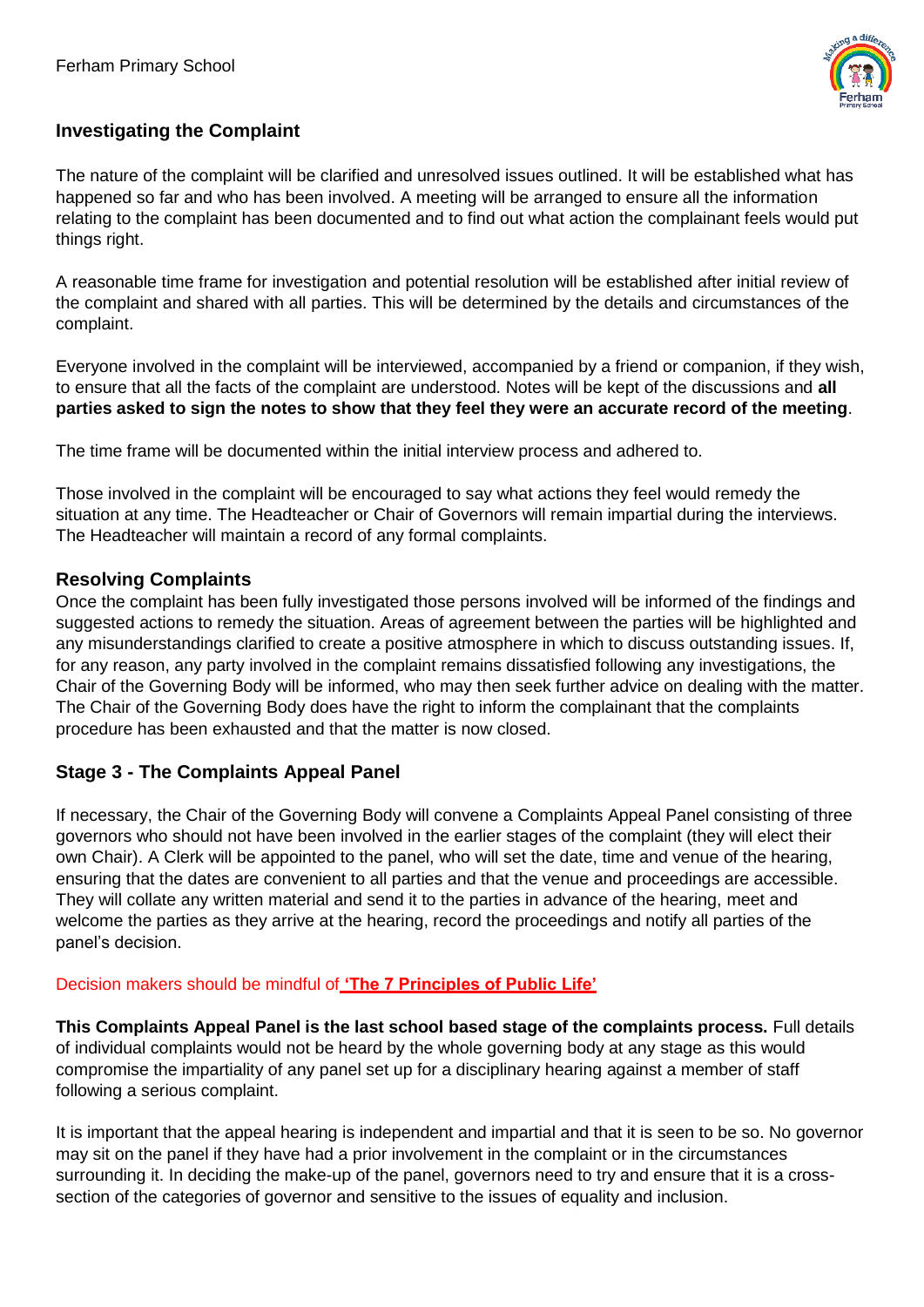

The aim of the hearing, which needs to be held in private, will always be to resolve the complaint and achieve reconciliation between the school and the complainant. The 'Panel Chair' will ensure that the proceedings are as welcoming as possible. Extra care needs to be taken when the complainant is a child. Careful consideration of the atmosphere and proceedings will ensure that the child does not feel intimidated. The panel needs to be aware of the views of the child and give them equal consideration to those of adults. Where the child's parent is the complainant, it would be helpful to give the parent the opportunity to say which parts of the hearing, if any, the child needs to attend.

The 'Panel Chair' needs to ensure that the complainant is notified in writing of the panel's decision, with the panel's response; this is usually within a set timeframe agreed at the hearing. The letter needs to explain if there are any further rights of appeal and, if so, to whom they need to be addressed. In the event that the complainant does not feel that their complaint has been dealt with to their satisfaction by the school they may contact the JMAT's head office, contact details may be obtained from the schools office at any time.

#### *Non-attendance by the complainant at the appeal panel meeting will constitute the complaint being considered closed.*

**Time Limits -** Complaints need to be considered, and resolved, as quickly and efficiently as possible and within realistic time limits that may be set by the Chair of Governors or Head of School/Headteacher and 'Panel Chair' and agreed by the complainant at each of the three school based stages.

#### **Complaints not covered by this procedure**

Complaints regarding the following topics should be directed to the LA:

- Statutory assessments of Special Educational Needs and Disabilities
- Matters which may require a Child Protection Investigation
- Complaints against the JMAT and or its core team these should be directed to the Clerk to the Directors, details of which can be found from the JMAT's head office.
- Complaints concerning admissions will be directed to the appropriate admissions authority.

Complaints about children being excluded from the school should be dealt with by following the process explained at:<https://www.gov.uk/school-discipline-exclusions/exclusions>

The JMAT has an internal whistleblowing procedure for all employees and voluntary staff. Complaints of this nature should not be addressed using this complaints procedure. These concerns can be directed to Ofsted by telephone on: 0300 123 3155 or via email at: [whistleblowing@ofsted.gov.uk](mailto:whistleblowing@ofsted.gov.uk)

Staff grievances and disciplinary procedures will be dealt with using the JMAT's internal grievance procedure. In these cases, complainants will not be informed of the outcome of any investigations.

This complaints procedure is not to be used when addressing any complaints made about services provided by a third party who may use the school premises or facilities. All complaints concerning this should be directed to the service provider.

#### **Exceptional circumstances**

If the complaint suggests that a child has been at risk of significant harm through violence, emotional abuse, sexual harassment or neglect, it may be referred without further notice to the children's social care and/or to the LA.

If a social services authority decides to investigate a situation, the Head of School/Headteacher or Local Governing Body may postpone the complaints procedure.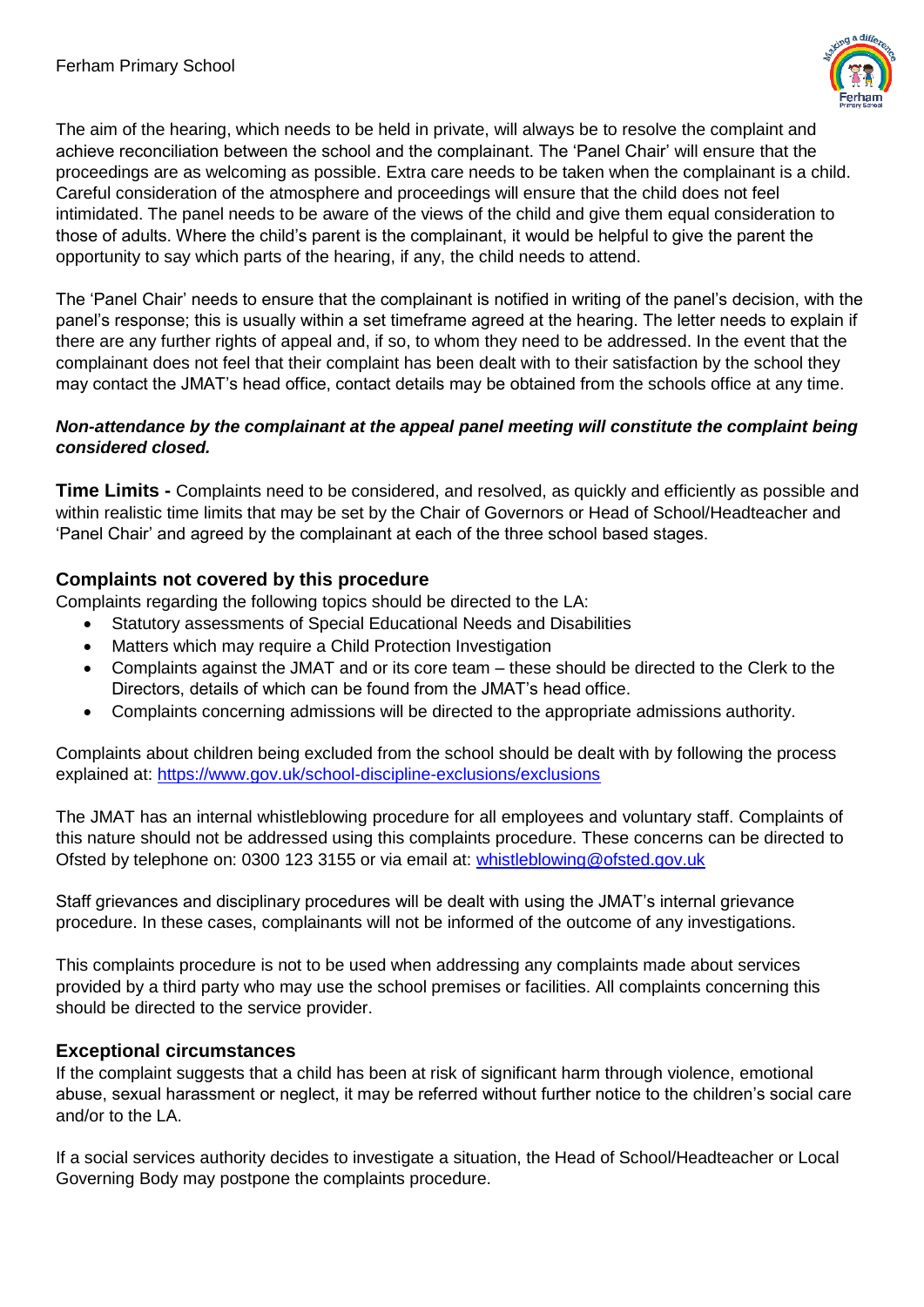

<span id="page-5-0"></span>Where a matter can be resolved through a legal appeal, it will not be considered as a formal complaint. The key areas are: admissions decisions, certain decisions relating to formal assessment of special educational needs, and decisions to permanently exclude a child.

#### **Review of Complaints**

The Governing Body will monitor the level and nature of complaints and review the outcomes on a regular basis to ensure the effectiveness of the procedure and make changes where necessary. The Headteacher will report any official complaints in their Report to Governors.

As well as addressing an individual's complaints, the process of listening to and resolving complaints will contribute to school improvement. When individual complaints are heard, the governing body may identify underlying issues that need to be addressed. The monitoring and review of complaints by the school and the governing body will be a useful tool in evaluating the school's performance.

#### **Publicising the Procedure**

There is no legal requirement for this Complaints Procedures to be publicised, but in line with the JMAT ethos of clarity and transparency, each school within the JMAT will include this information on their website and a copy will also be included in the Policy File held in the school office.